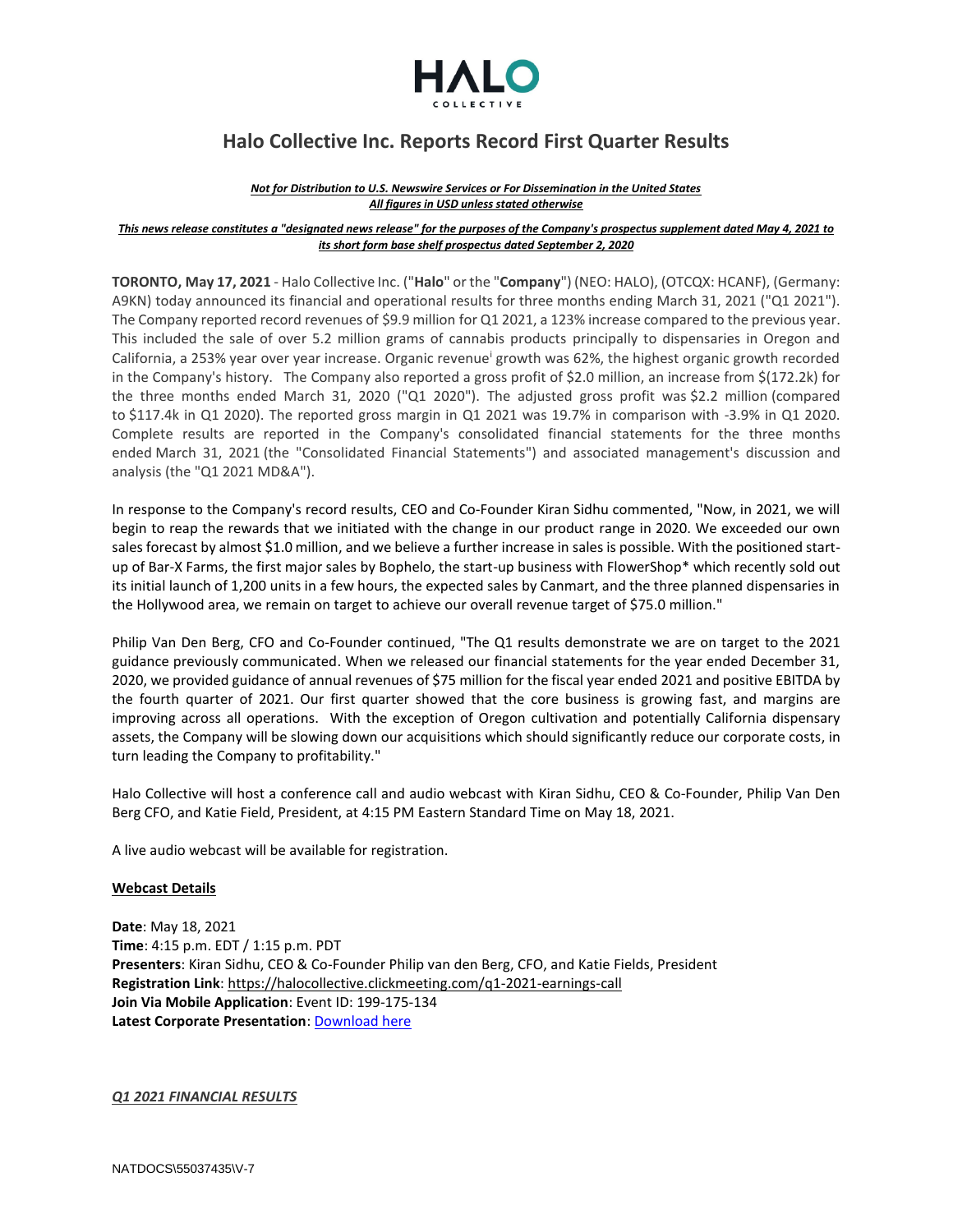

#### **Revenue**

Revenues in Q1 2021 were \$9.9 million compared to \$4.4 million in Q1 2020, a 123% increase. Total sales were 5,230,019 grams (Q1 2020: 1,481,756 grams), a 253% increase. The average mix price was \$1.90 (Q1 2020: \$3.00 per gram), a 36.7% decline, explained by a higher proportion of lower priced flower, pre-rolls, trim and fresh frozen in comparison with Q1 2020. Organic revenue growth was 62.4%.

The Company's subsidiaries ANM Inc. ("ANM"), Mendo Distribution and Transportation LLC ("MDT"), and Halo Winberry Holdings, LLC ("Halo Winberry") all reported strong performances in the period under review. ANM reported revenues of \$4.4 million, a 11.5% increase over Q1 2020. MDT reported revenues of \$1.9 million, a 346% increase over Q1 2020. Coastal Harvest reported revenues of \$3.4 million, an 88.6% increase over Q1 2020. Halo Winberry reported revenues of \$3.4 million. Halo Winberry's results were not included in the three months ended March 31, 2020.

#### **ANM**

In Q1 2021, ANM, the owner of the Company's facility in Oregon, sold 1,320,420 grams of shatter, cartridge oil, live resin, tinctures and gummies, flower, and pre-rolls (Q1 2020: 1,438,451 grams), an 8.2% decrease. Sales of oil and extracts were 516,412 grams (Q1 2020: 535,725 grams), a 3.6% decrease. The wholesale price of oils, extracts and edibles increased by 15.6% to \$6.47 (Q1 2020: \$5.60 per gram). Flower sales in Q1 2021 were 705,970 grams (Q1 2020: 833,037 grams), a 15.3% decrease. The wholesale price of flower increased by 15.7% to \$1.24 per gram (Q1 2020: \$1.07 per gram). Pre-roll sales were 98,038 grams (Q1 2020: 69,689 grams), a 40.7% increase. The wholesale price of pre-rolls increased by 94.6% to \$2.06 (Q1 2020: \$1.06 per gram). The average mix-price across all products was \$3.35 per gram equivalent (Q1 2020: \$2.76 per gram), a 21.4% increase.

#### **MDT**

In Q1 2021, MDT, the owner of the facility in Ukiah, sold 193,374 grams of distillate, live resin, gummies and prerolls (Q1 2020: 37,263). The average price decreased 4.6% to \$9.90 (Q1 2020: \$10.38).

## **Halo Winberry**

In Q1 2021, Halo Winberry, a fully owned subsidiary of the Company, received conditional approval to execute the asset purchase agreement to acquire the assets of Herban Industries OR LLC ("Winberry"), and therefore consolidated and recorded the results of Winberry under Halo Winberry. Consequently, Halo Winberry sold 2,529,599 grams of oil and extracts, shatter, live resin, edibles, flower, pre-rolls and trim at an average mix-price of \$1.35. Prices ranged from \$15.78 per gram for oil, \$11.55 for live resin, \$0.15 for extracts (balm, lotions), \$0.86 for edibles, \$1.70 for flower, \$9.70 for pre-rolls to \$0.14 per gram for trim.

## **Gross Profit**

The Company reported a gross profit of \$2.0 million (Q1 2020: gross loss \$172k). Adjusted for the loss on biological assets, gross profits were \$2.2 million (Q1 2020: \$117k). The reported gross margin was 19.7% (Q1 2020: -3.9%). Adjusted for gains and losses on the value of biological assets the gross margin was 22.1% (Q1 2020: 24.0%).

The month of March was specifically strong with an aggregate gross margin across operating units of 27.9%. Broken down by subsidiaries, ANM was 23.6%; MDT was 29.7%; Coastal Harvest was 31.8%; and Halo Winberry was 33.6%.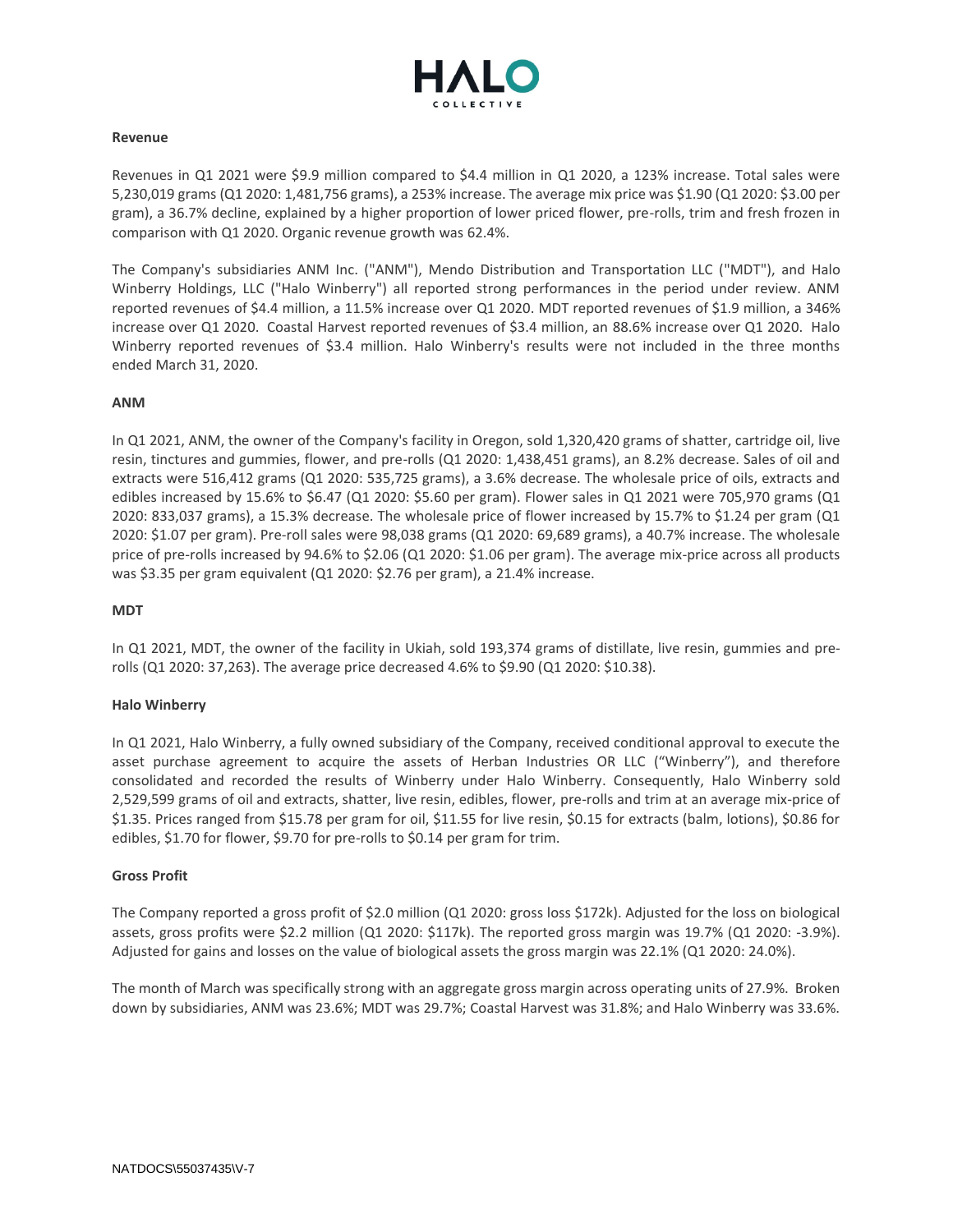

#### **Summary consolidated statement of income - expressed in US dollars**

|                                                                            | For the 3 months ended: |                |    |                |
|----------------------------------------------------------------------------|-------------------------|----------------|----|----------------|
|                                                                            |                         | March 31, 2021 |    | March 31, 2020 |
| Revenue                                                                    | \$                      | 9,939,103      | \$ | 4,449,098      |
| Reported gross profit                                                      |                         | 1,955,776      |    | (172, 180)     |
| Gross margin                                                               |                         | 19.7%          |    | $-3.9%$        |
| Unrealized fair value (gain) loss on growth of biological assets           |                         | (167, 111)     |    |                |
| Realized fair value (gain) loss included in the cost of inventory sold     |                         | 411,905        |    | 289,553        |
| Impairments                                                                |                         |                |    | 951,813        |
| Gross profit excluding biological assets and impairments                   |                         | 2,200,570      |    | 1,069,186      |
| Gross margin                                                               |                         | 22.1%          |    | 24.0%          |
| Net loss                                                                   |                         | (9,067,681)    |    | (8,609,704)    |
| Comprehensive loss                                                         |                         | (8,570,121)    |    | (8,703,482)    |
| Net loss per share (basic and diluted)                                     | \$                      | (0.01)         | \$ | (0.03)         |
| Weighted average number of outstanding common shares, basic and<br>diluted |                         | 1,610,099,430  |    | 277,418,561    |
| <b>Total assets</b>                                                        | \$                      | 133,903,098    | \$ | 47,508,892     |
| Long-term financial liabilities                                            |                         | 20,147,988     |    | 8,661,381      |
| Working capital                                                            |                         | 22,499,128     |    | 13,278,652     |

#### **Operating Expenses & EBITDA**

The loss before interest, tax, depreciation & amortization and adjusted for non-cash items ("adjusted EBITDA") was \$6.0 million (Q1 2020: loss \$4.3 million). Although gross profits increased, operating expenses increased by \$2.1 million to \$9.3 million, a 29.5% increase (Q1 2020: \$7.2 million). Cash based operating expenses increased by \$1.5 million to \$8.5 million, a 21.3% increase (Q1 2020: \$7.0 million). As the Company continues to execute its business plan, operating expenses are projected to level off and could potentially decrease.

The first-time contribution of Halo Winberry added \$870k to operating expenses. Excluding the first-time consolidation of Halo Winberry, operating expenses increased by 17.4%, which was anticipated. Halo Winberry contributed operating profit in Q1 2021. Closing costs in relation to the Halo Winberry acquisition included in professional expenses were \$401, 025. The acquisition met the definition of a business combination. Under IFRS 3, closing costs for a business combination are expensed.

Salary expense increased with the onboarding of new employees associated with the various acquisitions over the past year. Professional expenses decreased 15.8%. Sales and marketing expenses doubled to \$1.5 million (Q1 2020: \$749k). Sales and marketing expenses increased at MDT following rapid sales growth, and at the corporate center following increased expenses for social media and other marketing service providers. This is in line with Company's strategy to increase brand awareness for the Company's core brands such as Hush but also in respect of the launch of new brands such as FlowerShop\*. In March 2021, the Company terminated its California direct sales force and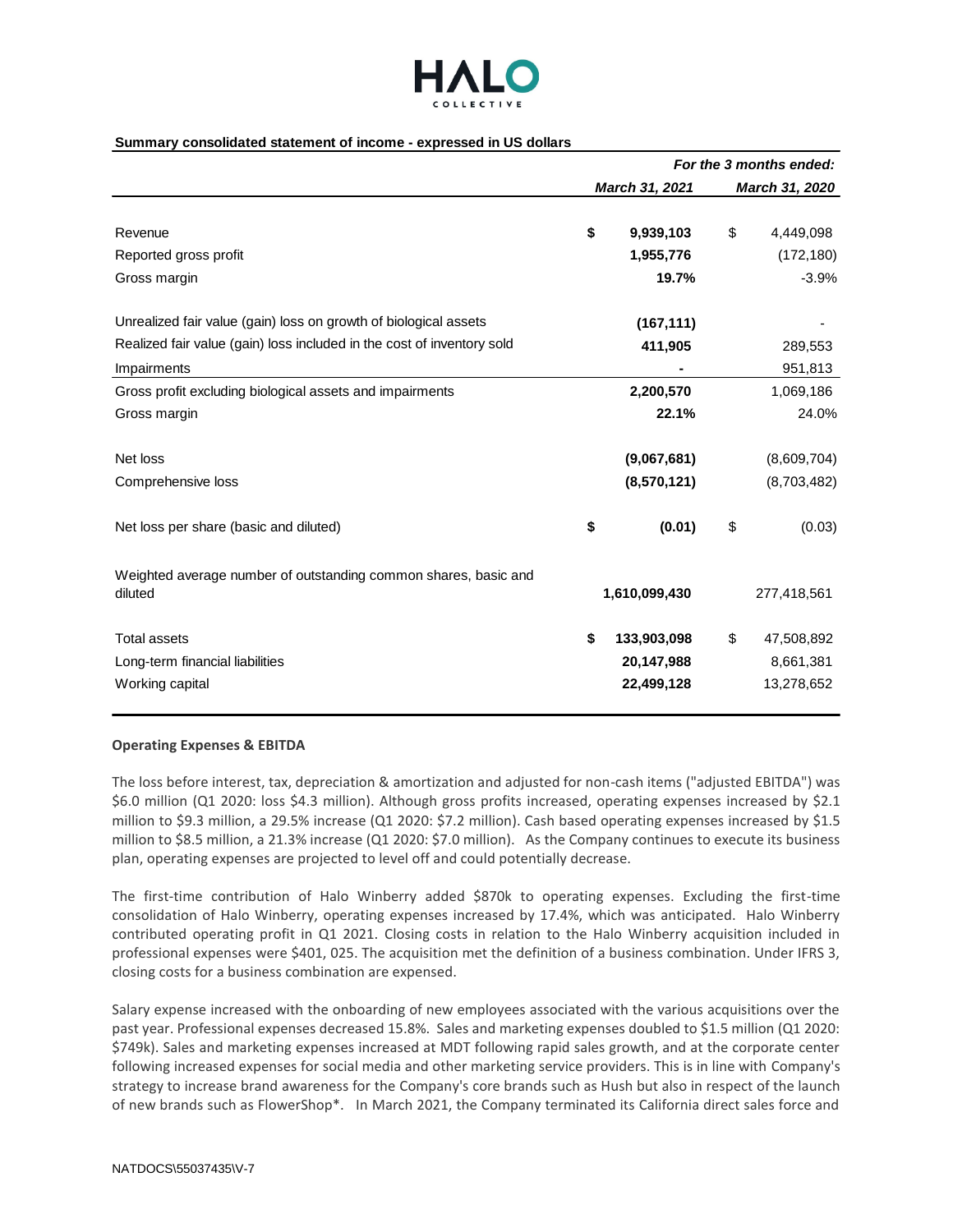

transferred the accounts to distributor's sales force which converted a fixed cost to a variable cost and reduced management overheads.

Overall operating expenses increased year over year by 29.5% and on a like for like basis, excluding acquisitions, increased by 17.4%. This is compared to revenues which increased 253% overall, and 62.4% on an organic basis.

## **Cash**

As of March 31, 2021, the Company had unrestricted cash available in the amount of \$10.3 million and working capital in the amount of \$22.5 million. Cash used in operations in Q1 2021 was \$9.4 million, cash used for investing was income of \$1.0 million, and cash raised from finance activities was \$15.9 million. Total cash inflow was \$7.6 million.

On February 2, 2021, the Company closed an overnight marketed public offering of units of the Company for aggregate gross proceeds of \$7.2 million (Note 17 Condensed Interim Consolidated Financial Statements). On February 19, 2021, the Company closed an overnight marketed public offering of units of the Company for aggregate gross proceeds of \$9.1 million (Note 17 Condensed Interim Consolidated Financial Statements).

## **Corporate M&A Activity**

In Q1 2021, the Company progressed on five mergers or acquisitions. For details, please refer to Note 14 in the Consolidated Financial Statements, which are available on SEDAR. These transactions include one cultivation company, being the assets of Winberry, and two dispensaries (SDF11 LLC and ZXC11 LLC) and the associated management companies (Black & Crimson LLC and POI11 LLC).

With Halo Winberry, the Company purchased secured debt owed to Evolution Trustees Limited. On January 16, 2020, Halo Winberry, a wholly owned subsidiary of the Company, received conditional approval from the Oregon Liquor Control Commission to complete the Company's proposed purchase of certain assets of Winberry as previously disclosed. The Company acquired fixed assets of \$104k, and working capital of \$1.4 million. Intangible assets included the Winberry licenses and Winberry brands. As at March 31,2021, the carrying value of intangible assets was \$6.5 million (December 31, 2020: Nil).

On March 2, 2021, the Company issued 23,690,385 Halo common shares ("Halo Shares") as a pre-closing nonrefundable deposit in relation to the closing of the acquisition of SDF11 LLC, a dispensary license applicant on Franklin Avenue, LA. Additionally, Halo issued 118,650,349 Halo Shares to close on the acquisition of the associated management company, Black & Crimson LLC.

On March 2, 2021, the Company issued 23,690,385 Halo Shares as a pre-closing non-refundable deposit in relation to the closing of the acquisition of ZXC11 LLC, a dispensary license applicant in Santa Monica, LA. Additionally, Halo issued 118,650,349 Halo Shares to close on the acquisition of the associated management company, POI11 LLC.

## **Moving Forward in 2021**

The Company is actively reducing operating expenses to improve EBITDA margin going forward in 2021. These cost reductions are occurring across most of the Company's entities including corporate, ANM, Halo Winberry, MDT and Coastal Harvest. At the corporate center, the Company plans to reduce legal cost by hiring an in-house General Counsel and believes costs will decrease naturally with reduced Merger & Acquisition activity. In addition, at ANM and Halo Winberry, costs are expected to improve through restructuring and consolidation of the two companies. The Company also experienced farm improvements in Q1 2021 that are not yet capitalized and will decrease naturally now that the farm is ready for 2021 planting. At MDT, overheads will continue to decrease now that the entire salesforce has been outsourced to a third-party distributor. Below the Company has outlined a detailed strategic plan to grow revenue and improve margins across all markets.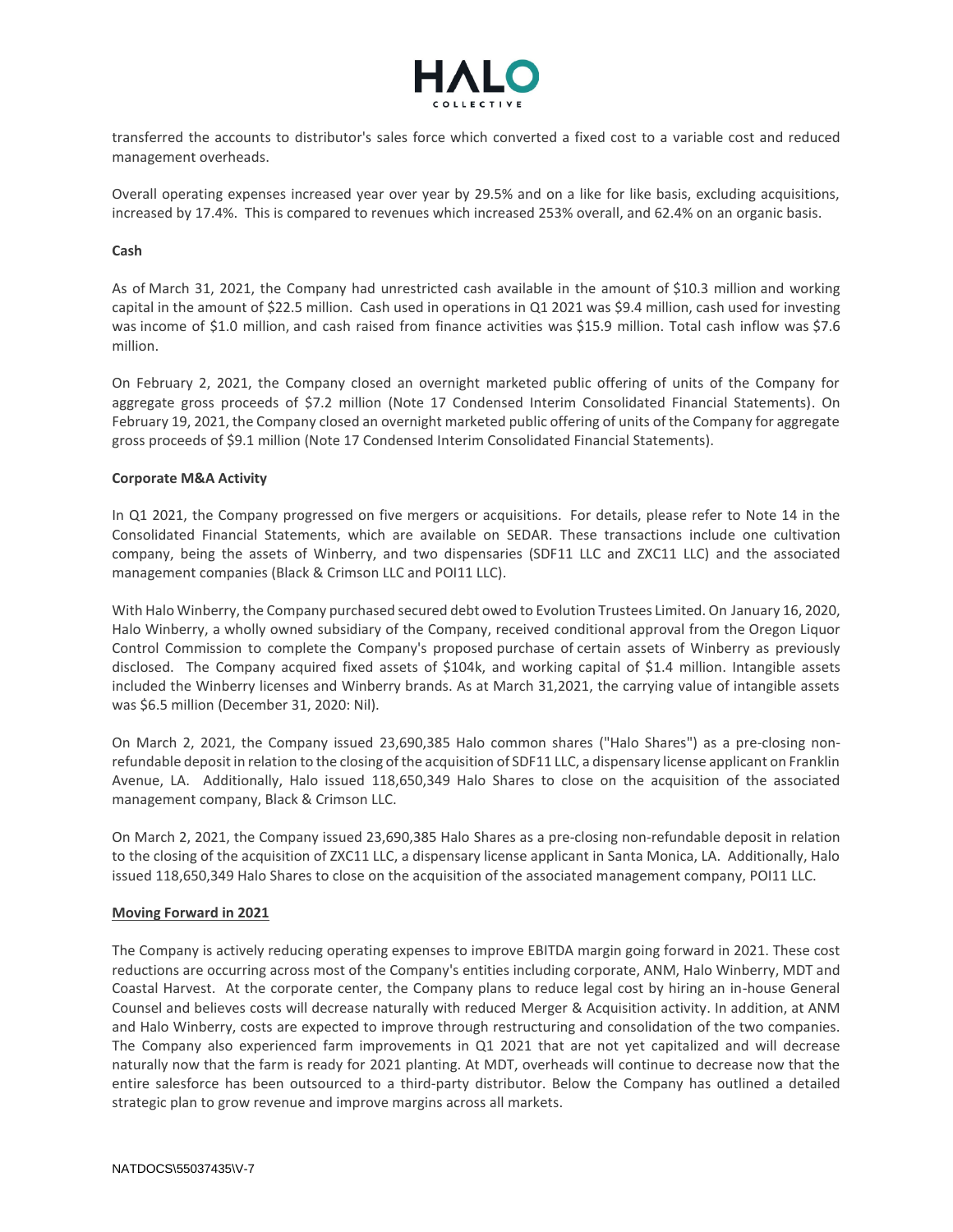

# **Oregon**

Halo anticipates undertaking the following activities in an effort to grow and improve the Company's business in Oregon:

- Bring in house manufacturing of all key SKUs to lower the wholesale price and increase profit margins;
- Launch new flavor SKUs of Winberry Farms distillate cartridges and infused pre-rolls;
- Launch Hush 5-piece vegan gummies as well as re-formulate and update current gummy offerings, specifically the one-piece gummy;
- Bring all distribution in house rather than using third-party distributors to increase efficiency in distribution and lower cost;
- Increase purchasing of third-party flower to increase availability and sales of flower products;
- Expand the offering of third-party brands to the Company's existing dispensary customer base, helping to increase distribution revenue;
- Acquire indoor cultivation and more outdoor and greenhouse cultivation to increase the Company's access to quality raw materials and increase consistency of the supply chain; and,
- Establish a central cannabis processing unit in Southern Oregon to reduce processing costs from over \$100 per pound to an anticipated target of \$60 per pound.

# **California**

Halo anticipates undertaking the following activities in an effort to grow and improve the Company's business in California:

- Complete move to full-service distribution partner, Greenstone, increasing immediate store sales;
- Launch Hush live resin pucks and carts into the California market to fill void of our current third party distribution partner;
- Launch FlowerShop\* Bouquet Packs and Bud Vase flower products to expand higher price offerings;
- Re-launch Winberry Farms distillate vape products into the California market;
- Launch the Company's retail footprint by opening three retail dispensaries in the City of Los Angeles;
- Identify opportunities to expand or build retail dispensary store clusters in Southern California and in the Bay Area;
- Build large, scalable indoor cultivation footprint by commencing buildout the UVI indoor facility; and
- Commence operations of Triangle Canna Corporation ("Triangle") with at least one outdoor grow cycle in partnership with Green Matter. Halo owns 44% of Triangle and has a favorable off take agreement which is expected to contribute revenue and gross profit by November 2021 which has not been included in the Company's forecast.

## *International*

Halo anticipates undertaking the following activities in an effort to grow and improve the Company's business internationally:

• Finalize Good Agricultural and Collection Practices ("GACP") certification at the cultivation site operated by Bophelo Bioscience & Wellness (Pty) Ltd. ("Bophelo"), which includes the installation of security perimeter fencing and camera systems, completion of ablutions and a cafeteria, completion of post-harvest processing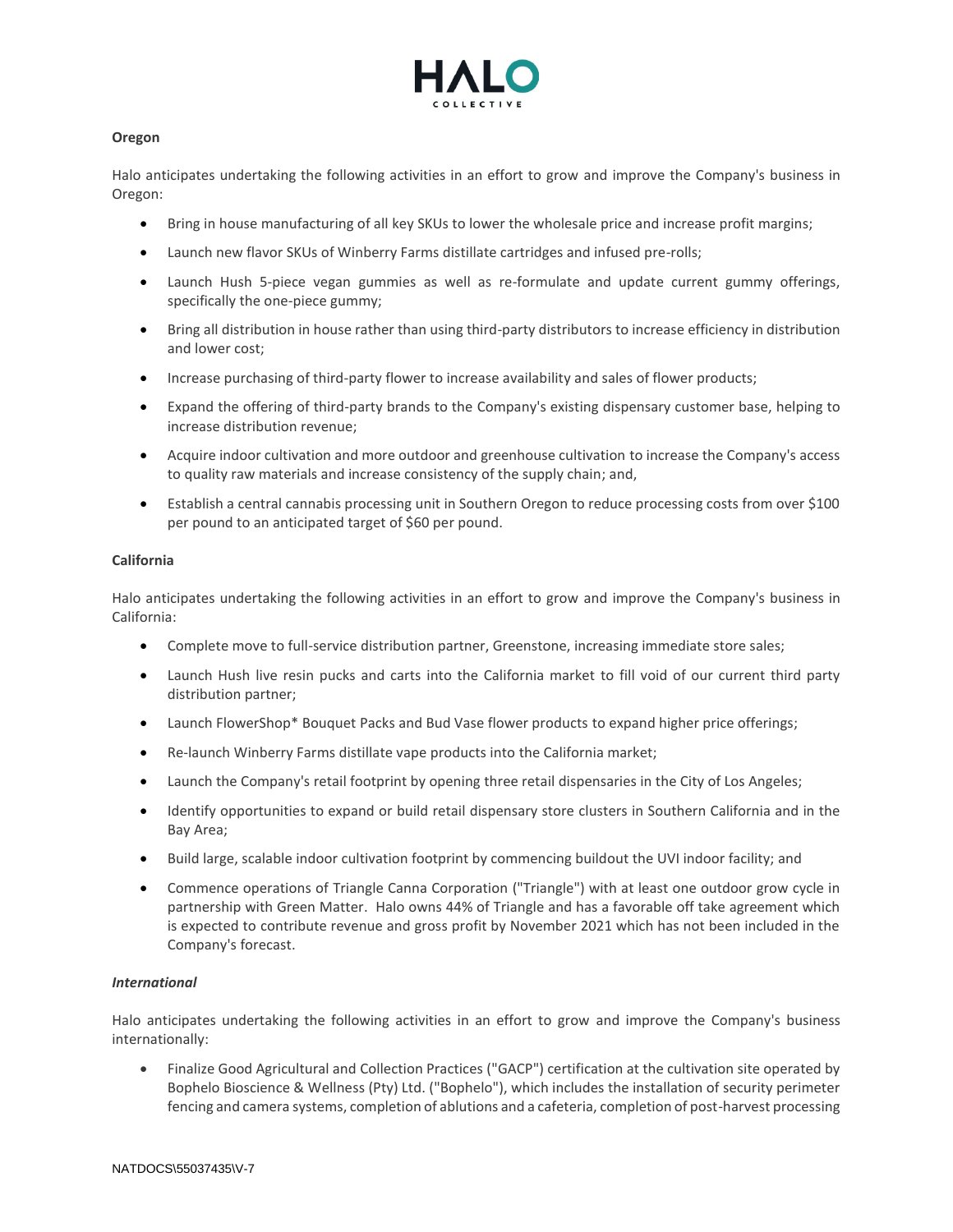

facilities, and the review, approval and implementation of 245 Standard Operating Procedures. Bophelo is currently in the final stage of obtaining approval with less than 10% of the certification requirements remaining to complete;

- Continue to aggressively scale growing capacity at Bophelo via site development and build-out of 40,000 square feet of Cravo Green Houses by the end of October and the build-out of an additional 60,000 square feet of Cravo Green Houses by the end of the year;
- Complete the build out of a small extraction facility at Bophelo to conduct training of local personnel in the handling of explosive gases (butane/propane) and handling of flammable liquids (alcohol);
- Develop and implement a business plan to secure sales to patients at Canmart Ltd. ("Canmart") in the United Kingdom, while also starting the planning and build out of a 5,000 square foot European Union Good Manufacturing Practices certified facility at Canmart for processing of cannabis;
- Evaluate the further development of the Canmart facility to also encompass cultivation and/or manufacturing oils and concentrates subject to local regulations; and
- Close the acquisition of Kushbar retail dispensaries in Alberta and continue to add profitable dispensaries. This transaction is expected to be completed in July 2021.

# **Non-IFRS Financial Measures**

Organic Revenue, Adjusted Gross Profit, EBITDA and Adjusted EBITDA are non-IFRS financial measures that the Company uses to assess its operating performance and does not have any standardized meaning prescribed by IFRS. Management defines Organic Revenue as Revenue excluding revenue from Halo Winberry. Management defines Adjusted Gross Profit as Gross Profit excluding fair value gains in biological assets, impairment of inventory and nonreoccurring costs. EBITDA is defined as net earnings (loss) before net finance costs, income tax expense (benefit) and depreciation and amortization expense. Management defines Adjusted EBITDA as EBITDA adjusted for share-based compensation and payment, foreign exchange loss, share based payments for goods and services, accretion expense, fair value on intangible, values on biological assets and marketable securities. These non-IFRS measures are provided to assist management and investors in determining the Company's operating performance. The Company also believes that securities analysts, investors and other interested parties frequently use their non-IFRS measures in the evaluation of companies, many of which present similar metrics when reporting their results. As other companies may calculate these non-IFRS measures differently than the Company, these metric may not be comparable to similarly titled measures reported by other companies. For a reconciliation of Adjusted Gross Profit, EBITDA and Adjusted EBITDA please refer to "Non-IFRS Measures" in the Q1 2021 MD&A.

## **About Halo Collective Inc.**

Halo is a leading, vertically integrated cannabis company that cultivates, extracts, manufactures, and distributes quality cannabis flower, oils, and concentrates and has sold approximately nine million grams of oils and concentrates since inception. Halo continues to evolve its business and scale efficiently, partnering with trustworthy leaders in the industry, who value the Company's operational expertise in bringing top-tier products to market. Current growth includes expansion in key U.S. markets, the United Kingdom and Africa, with planned expansion into the Canadian retail market.

Halo is led by a strong, diverse, and innovative management team with deep industry knowledge and blue-chip experience. The Company is currently operating in the United States in California and Oregon. The Company sells cannabis products principally to dispensaries under its brands, Hush, Mojave, and Exhale, and under partnership or license with OG DNA Genetics, Terphogz and FlowerShop\*, a cannabis lifestyle and conceptual wellness brand in which G-Eazy is a partner and key member of FlowerShop\*.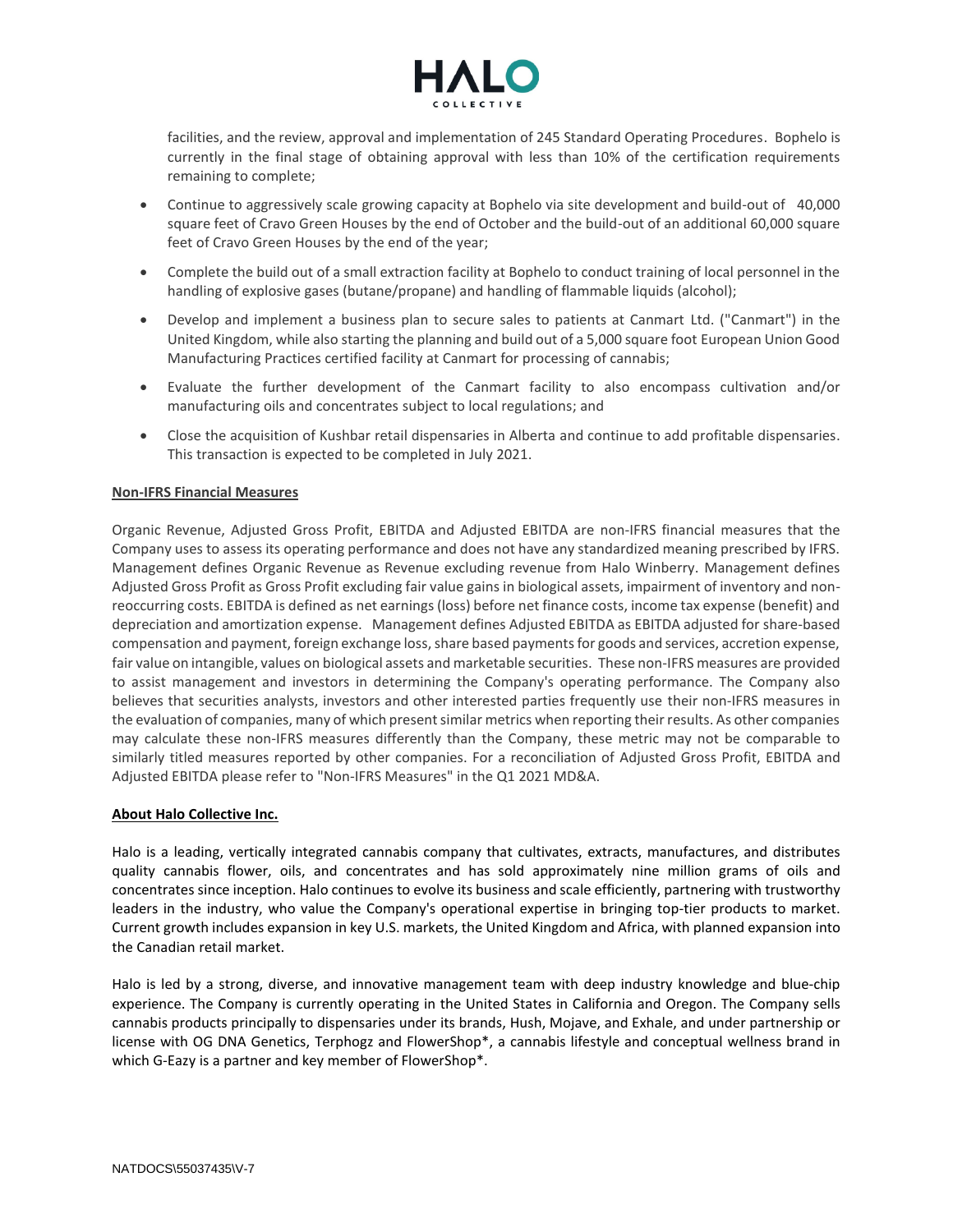

As part of continued expansion and vertical integration in the U.S., Halo boasts several grow operations throughout Oregon and California. In Oregon, the Company has a combined 7 acres of outdoor cultivation, including East Evans Creek, a six-acre grow site in Jackson County, and Winberry Farms, a one-acre grow site located 30 miles outside Eugene in Lane County. In California, the Company is building out Ukiah Ventures; a planned 30,000-square-foot indoor grow, processing, and manufacturing facility including up to an additional five acres of industrial land to expand. Recently, Halo partnered with Green Matter Holding to purchase Bar X Farm in Lake County, developing up to 80 acres of cultivation which would comprise the largest grow in California.

Internationally, the Company's subsidiary Bophelo is currently cultivating cannabis in Lesotho, which holds one of the most extensive marijuana cultivation licenses in Africa with a future capacity of up to 495 acres. To further Halo's global presence, the Company has recently acquired CBPM importation and distribution licensing in the United Kingdom via cannabis suppliers Canmart. Halo expects the cultivation and manufacturing operations of Bophelo, combined with the importation and distribution capabilities of Canmart, to drive a well-positioned business to serve the U.K. market.

The Company also has acquired a range of software development assets, including technology platforms CannPOS, Cannalift, and, more recently, CannaFeels. Halo also owns the discrete sublingual dosing technology, Accudab. The Company intends to spin-off these assets along with its intellectual property and patent applications into its subsidiary Halo Tek Inc. and complete a distribution to shareholders on a record date to be determined by Halo.

For further information regarding Halo, see Halo's disclosure documents on SEDAR at [www.sedar.com](http://www.sedar.com/)

Connect with Halo Collective[: Email](mailto:info@haloco.com) | [Website](http://www.haloco.com/) | [LinkedIn](https://www.linkedin.com/company/halo-cannabis/) | [Twitter](https://twitter.com/_HaloCollective) | [Instagram](https://www.instagram.com/halocollectiveinc/)

## **Contact Information**

Halo Collective Investor Relations [info@haloco.com](mailto:info@haloco.com) [www.haloco.com/investors](http://www.haloco.com/investors)

## *Cautionary Note Regarding Forward-Looking Information and Statements*

*This press release contains certain "forward-looking information" within the meaning of applicable Canadian securities legislation and may also contain statements that may constitute "forward-looking statements" within the meaning of the safe harbor provisions of the United States Private Securities Litigation Reform Act of 1995. Such forward-looking information and forward-looking statements are not representative of historical facts or information or current condition, but instead represent only Halo's beliefs regarding future events, plans or objectives, many of which, by their nature, are inherently uncertain and outside of Halo's control. Generally, such forward-looking information or forward-looking statements can be identified by the use of forward-looking terminology such as "plans", "expects" or "does not expect", "is expected", "budget", "scheduled", "estimates", "forecasts", "intends", "anticipates" or "does not anticipate", or "believes", or variations of such words and phrases or may contain statements that certain actions, events or results "may", "could", "would", "might" or "will be taken", "will continue", "will occur" or "will be achieved". The forward-looking information and forward-looking statements contained herein may include, but are not limited to, statements about the Company's prospects and operations in the United States and internationally, Halo's planned expansion into the Canadian retail market, the ability of Bophelo and Canmart to serve the U.K. market and Halo's planned spin-off of certain assets into Halo Tek Inc.*

*By identifying such information and statements in this manner, Halo is alerting the reader that such information and statements are subject to known and unknown risks, uncertainties and other factors that may cause the actual results*  to be materially different from those expressed or implied by such information and statements. In addition, in *connection with the forward-looking information and forward-looking statements contained in this press release,*